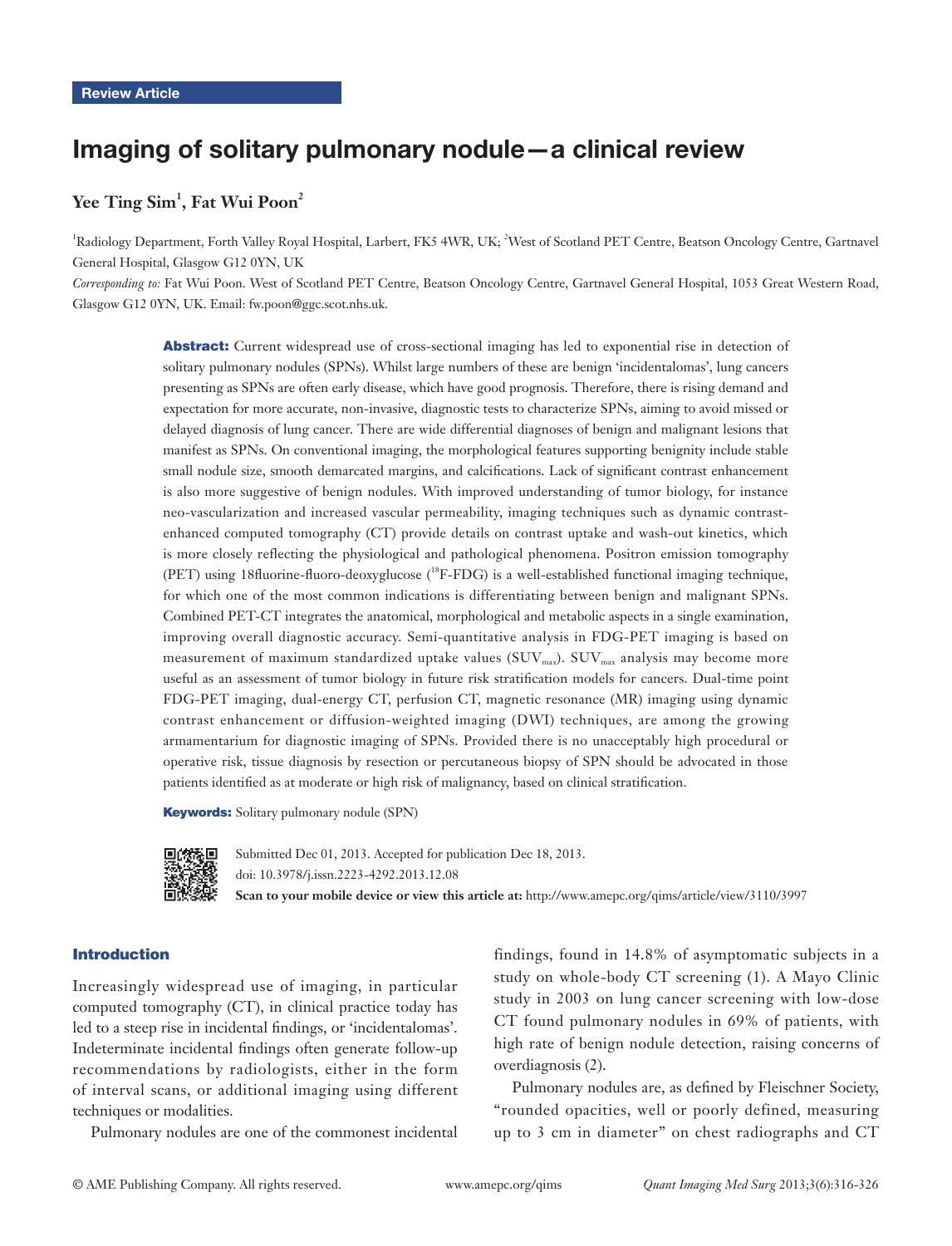| Benign lesions<br>Infective<br>Active granulomatous infection<br>Tuberculosis, histoplasmosis, aspergillosis<br>Healed or non-specific granulomas<br>Abscesses<br>Bacteria (anaerobes, staphylococcus)<br>Round pneumonia<br>Pneumococcus<br>Connective tissue disease<br>Rheumatoid nodule, Wegener's granulomatosis<br>Inflammatory<br><b>Sarcoidosis</b><br>Non-specific inflammation and fibrosis<br>Hamartoma<br>Neoplasm<br>Arteriovenous malformation<br>Vascular<br>Pulmonary infarct<br>hemangioma<br>Malignant lesions<br>Neoplasm<br>Adenocarcinoma, squamous cell carcinoma, undifferentiated non-small<br>Bronchogenic carcinoma<br>cell carcinoma, small cell carcinomas, bronchioloalveolar carcinomas<br>Solitary metastasis<br>Lymphoma<br>Carcinoid tumour | <b>Table 1</b> Differential diagnoses of solitary pulmonary nodules |  |  |  |
|------------------------------------------------------------------------------------------------------------------------------------------------------------------------------------------------------------------------------------------------------------------------------------------------------------------------------------------------------------------------------------------------------------------------------------------------------------------------------------------------------------------------------------------------------------------------------------------------------------------------------------------------------------------------------------------------------------------------------------------------------------------------------|---------------------------------------------------------------------|--|--|--|
|                                                                                                                                                                                                                                                                                                                                                                                                                                                                                                                                                                                                                                                                                                                                                                              |                                                                     |  |  |  |
|                                                                                                                                                                                                                                                                                                                                                                                                                                                                                                                                                                                                                                                                                                                                                                              |                                                                     |  |  |  |
|                                                                                                                                                                                                                                                                                                                                                                                                                                                                                                                                                                                                                                                                                                                                                                              |                                                                     |  |  |  |
|                                                                                                                                                                                                                                                                                                                                                                                                                                                                                                                                                                                                                                                                                                                                                                              |                                                                     |  |  |  |
|                                                                                                                                                                                                                                                                                                                                                                                                                                                                                                                                                                                                                                                                                                                                                                              |                                                                     |  |  |  |
|                                                                                                                                                                                                                                                                                                                                                                                                                                                                                                                                                                                                                                                                                                                                                                              |                                                                     |  |  |  |
|                                                                                                                                                                                                                                                                                                                                                                                                                                                                                                                                                                                                                                                                                                                                                                              |                                                                     |  |  |  |
|                                                                                                                                                                                                                                                                                                                                                                                                                                                                                                                                                                                                                                                                                                                                                                              |                                                                     |  |  |  |
|                                                                                                                                                                                                                                                                                                                                                                                                                                                                                                                                                                                                                                                                                                                                                                              |                                                                     |  |  |  |
|                                                                                                                                                                                                                                                                                                                                                                                                                                                                                                                                                                                                                                                                                                                                                                              |                                                                     |  |  |  |
|                                                                                                                                                                                                                                                                                                                                                                                                                                                                                                                                                                                                                                                                                                                                                                              |                                                                     |  |  |  |
|                                                                                                                                                                                                                                                                                                                                                                                                                                                                                                                                                                                                                                                                                                                                                                              |                                                                     |  |  |  |
|                                                                                                                                                                                                                                                                                                                                                                                                                                                                                                                                                                                                                                                                                                                                                                              |                                                                     |  |  |  |
|                                                                                                                                                                                                                                                                                                                                                                                                                                                                                                                                                                                                                                                                                                                                                                              |                                                                     |  |  |  |
|                                                                                                                                                                                                                                                                                                                                                                                                                                                                                                                                                                                                                                                                                                                                                                              |                                                                     |  |  |  |
|                                                                                                                                                                                                                                                                                                                                                                                                                                                                                                                                                                                                                                                                                                                                                                              |                                                                     |  |  |  |
|                                                                                                                                                                                                                                                                                                                                                                                                                                                                                                                                                                                                                                                                                                                                                                              |                                                                     |  |  |  |
|                                                                                                                                                                                                                                                                                                                                                                                                                                                                                                                                                                                                                                                                                                                                                                              |                                                                     |  |  |  |

scans (3). In cases of solitary pulmonary nodule (SPN), the single, isolated, relatively spherical opacity less than 3 cm, completely surrounded by normal lung parenchyma, should not be associated with other abnormality, including atelectasis, hilar adenopathy or pleural effusion (4).

The significance of pulmonary nodules is variable, dependent first and foremost on the clinical context. In a patient with known primary malignancy, lung nodules, regardless of being solitary or multiple, would be deemed suspicious for metastases; whereas in a patient with no reported respiratory symptom or risk factor such as smoking history, a solitary nodule may be incidental and benign. The United States National Lung Cancer Screening Trial reported high false positive rates with low-dose CT screening, due to benign intrapulmonary nodes and non-calcified granulomas (5). Nevertheless, an SPN is almost always regarded as indeterminate on imaging, unless it demonstrates overt radiological feature favoring benignity (for example, popcorn calcification in benign hamartoma).

The reported incidence of lung cancer in patients with SPN varies widely, from 2-13% in screening studies, to 46-82% in positron emission tomography (PET) studies (6-8). Lung cancer is the most common cancer worldwide, with highest incidence rates in Europe (9). Although only a small proportion of patients with lung cancer presents with SPN on imaging, this is an important group of patients because SPN represents small tumor size and early disease, with high 5-year survival rates of 65-80% after surgical resection. Therefore, accurate diagnosis of SPNs is a

challenge to both clinicians and radiologists.

In this review, we aim to discuss the diagnostic dilemma of SPNs, differential diagnoses, investigations and imaging of SPNs, functional imaging mainly PET-CT and its common pitfalls, and emerging new techniques for imaging evaluation of SPNs.

# Differential diagnoses of SPNs and conventional radiological evaluation

There is a long list of differential diagnoses for SPNs, of which some are included in *Table 1*.

Traditionally, chest radiography provides basic information about SPN, with regards to lesion size, margin characteristics, calcification, and growth rate on serial X-rays. In current practice, patients with SPN detected on radiographs are much more likely to undergo early CT scan, instead of interval radiograph after trial of empirical antibiotics, particularly in absence of symptoms, because infective bronchopneumonia is a very uncommon cause of SPN, and interval imaging may cause unnecessary delay in diagnosis and treatment of malignant nodules (6). As many as 50% of patients with SPNs detected on radiographs prove to have multiple nodules on CT scanning, which alter the diagnostic evaluation, as multiplicity is suggestive of metastatic or granulomatous disease (10). SPN features are more accurately depicted on CT. Morphologic characteristics of SPN, which are used to correlate with likelihood of malignancy, include size, border, calcification (11). The limit of detectable size changes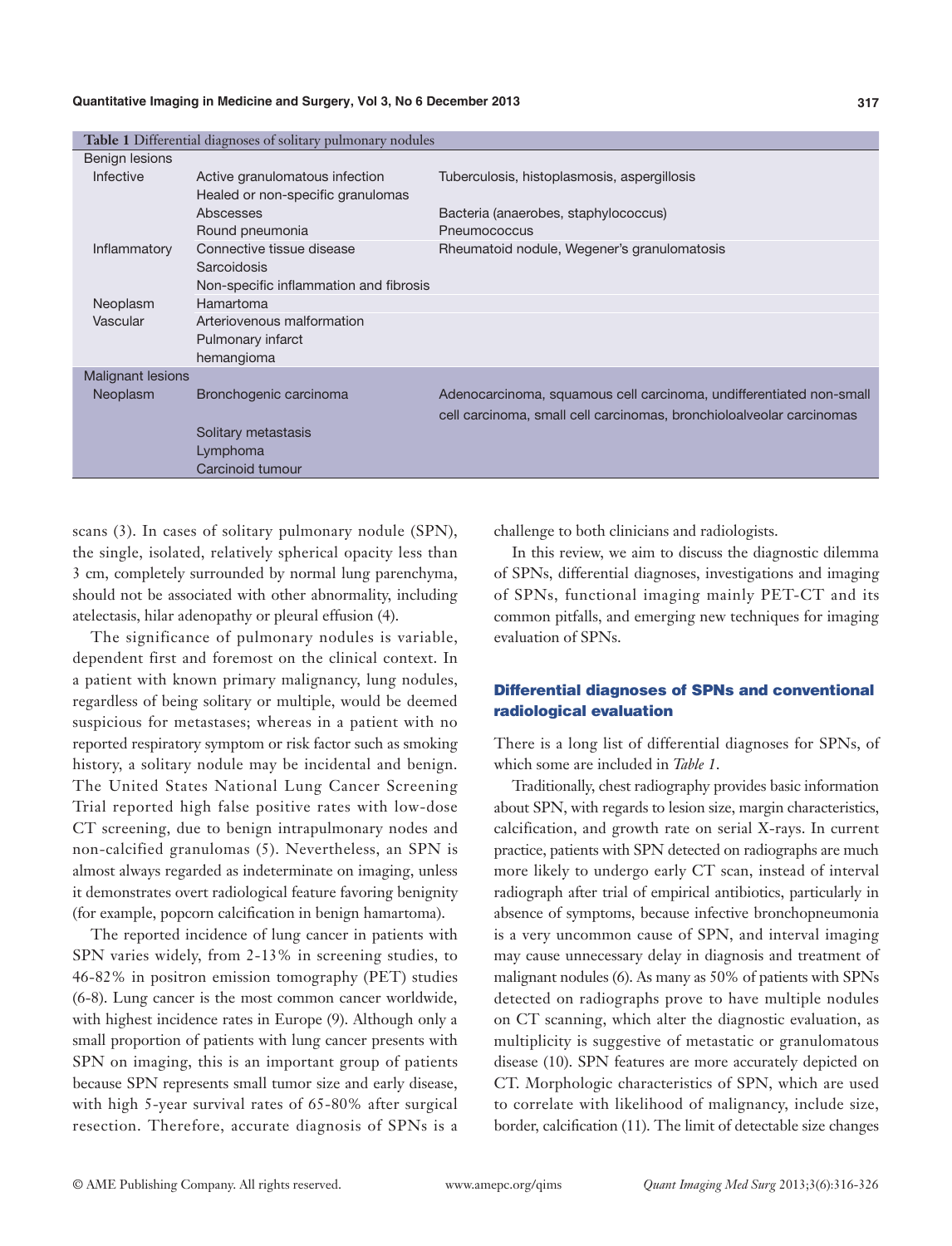

**Figure 1** A 74-year-old man with rheumatoid arthritis had solitary pulmonary nodule in left upper lobe. (A) Nodule volume was 175 mm<sup>3</sup> on first CT scan; (B) six months later, nodule volume was 749 mm<sup>3</sup>, with doubling time of 114 days; (C) spiculate margins and nodule growth compatible with malignant nodule. Biopsy confirmed this as dysplastic squamous epithelium and surgical resection was planned.



**Figure 2** A 48-year-old male with round nodule in right lung, which contained internal fat on CT, consistent with benign hamartoma, with no <sup>18</sup>F-FDG uptake on fused PET-CT image. Abbreviations: CT, computed tomogoraphy; <sup>18</sup>F-FDG, 18-flourine fluorodeoxyglucose; PET, positron emission tomography.

on plain radiography is estimated to be 3-5 mm, whereas high-resolution CT has a resolution of 0.3 mm (4). Lesion size and growth rate are useful predictors of malignant nodules. Seven studies found proportionately higher risk of malignancy with increasing diameter of pulmonary nodule. Nodules with diameter less than 5 mm, 5 to 10 mm, and greater than 2 cm, are associated with malignancy rates of less than 1%, 6-28%, and 64-82%, respectively (7).

Malignant nodules typically have a doubling time between one month and one year (*Figure 1*); thus stability in nodule size during a 2-year period is more likely benign (11-14). For spherical masses, a 25% increase in diameter corresponds to a doubling of overall volume. Computer-aided volumetric analysis is widely used, calculating nodule volume to within a 3% accuracy, enabling growth and doubling times to be determined (15).

SPNs with irregular, spiculated margins (often described as 'sunburst' or 'corona radiata' appearance), or lobulated contours, are typically associated with malignancy. Although most SPNs with smooth, well-defined margins are benign, these features are not diagnostic of benignity: 21% of malignant nodules had well-defined margins (16).

Benign patterns of calcification in lung nodules include central, diffuse solid, laminated, and 'popcorn'; the first three typically found in previous granulomatous infections, and the lattermost characteristic of chondroid calcification in benign hamartoma (16). Intra-nodular fat [–40 to –120 Hounsfield units (HU)], best seen on thin-section high-resolution CT, is also a reliable indicator of benign hamartoma (present in up to 50% of hamartomas) (*Figure 2*) (16). In the absence of definite benign morphologic features, SPNs are indeterminate, possibly malignant. There is considerable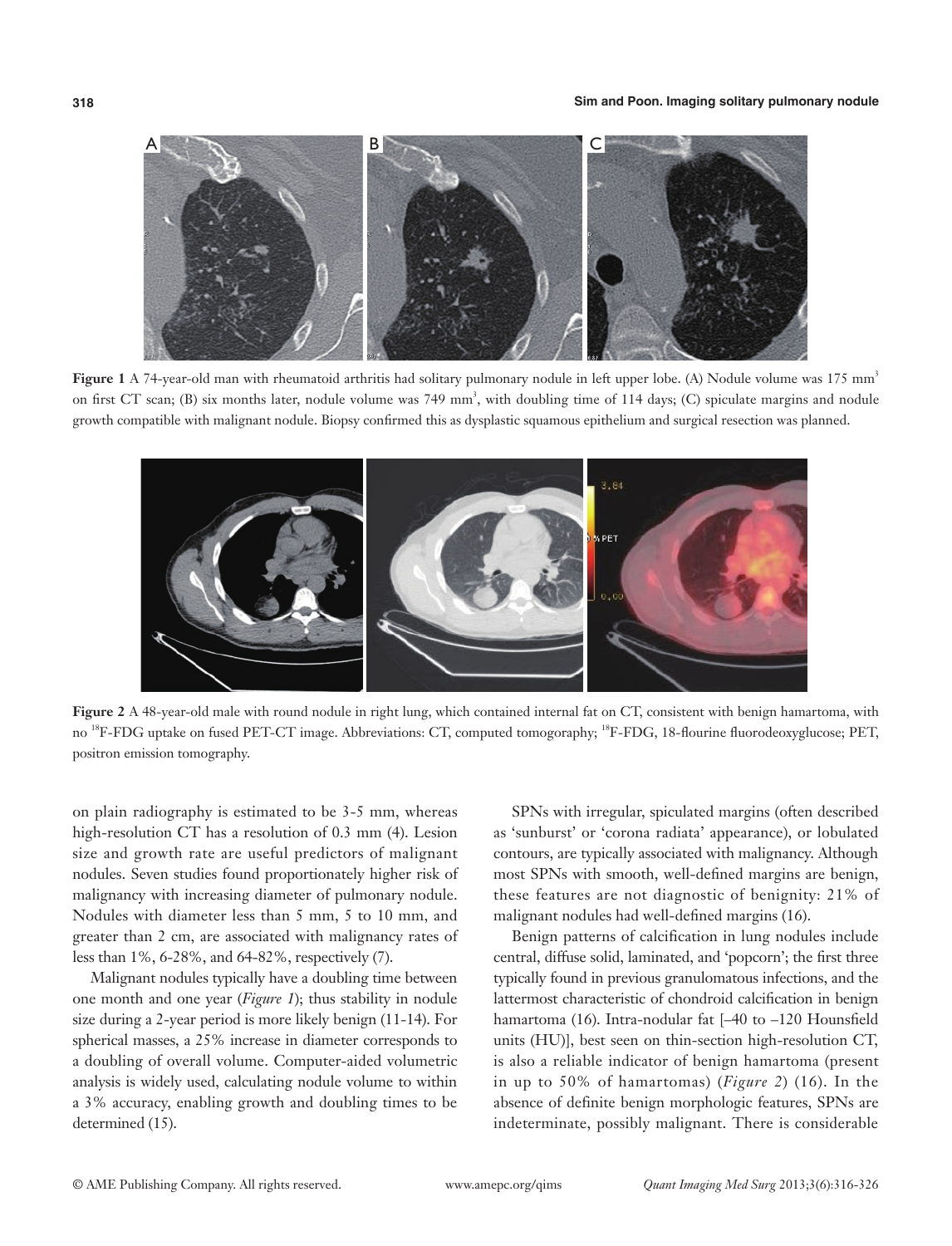

**Figure 3** A 58-year-old male with previous colorectal cancer and a new solitary pulmonary nodule found on routine surveillance CT scan. The nodule was "hot" (avid FDG uptake) on PET-CT, with SUV<sub>max</sub> of 10.9. This was confirmed as colorectal metastasis on histology.

overlap between benign and malignant nodules in terms of morphology in many cases. 25-39% of malignant nodules are inaccurately classified as benign after radiologic assessment of size, margins and internal characteristics (17,18).

#### Contrast-enhanced computed tomography

Contrast-enhanced CT improves accuracy of benign versus malignant differentiation of SPNs (sensitivity 98%, specificity 58%, accuracy 77%). After administration of iodinated contrast material intravenously with power injection (300 mg/mL at 2 mL/sec), nodular enhancement of less than 15 HU is strongly predictive of benignity; whereas enhancement of more than 20 HU, reflecting presence of tumour neo-vascularisation, is indicative of malignancy (19).

Higher accuracy is reported for dynamic enhancement evaluation on helical CT, by analyzing combined wash-in and washout characteristics. Malignant nodules show greater washout of contrast enhancement (20). A recent meta-analysis of ten dynamic CT studies reported pooled sensitivity of 93%, specificity of 76%, positive predictive value (PPV) of 80% and negative predictive value (NPV) of 95% for SPN characterization (21). Currently, dynamic contrast-enhanced CT is not widely used in the UK. This technique may be particularly valuable in evaluation of non-calcified SPN in patients with low clinical probability of malignancy, due to its relatively low cost, high sensitivity and NPV.

## Positron emission tomography (PET) and combined PET-CT

PET, using 18-fluorine fluoro-deoxyglucose  $(^{18}F-FDG)$ ,

a D-glucose analogue labeled with radio-isotope, is a physiologic imaging technique, which can quantify the rate of glucose metabolism by cells, thereby detecting presence of metabolically active tissue. Malignant nodules consist of metabolically active cells that have higher uptake of glucose due to over-expression of glucose transporter protein (*Figure 3*). FDG is trapped and accumulates within these cells, as the radio-labeled glucose analogue is phosphorylated once but not metabolized further. 18F-FDG PET alone is reported to be an accurate

non-invasive imaging test, with a meta-analysis reporting pooled sensitivity of 96.8% and specificity of 77.8% for malignant nodules (22).

In the 1990s, combined PET and CT scanner with a common gantry and rapid sequencing of CT and PET image acquisitions was developed, which permitted closer imaging registration of the two modalities (23). Integration of anatomic (CT component) and metabolic (PET component) imaging is synergistic by maintaining sensitivity of CT and specificity of PET, resulting in an overall significantly improved accuracy, with 97% sensitivity and 85% specificity, for differentiating malignant from benign SPNs (24).

The current "gold standard" for diagnosing pulmonary nodules is pathology, with tissue obtained either surgically or by percutaneous biopsy, but these techniques are invasive and involve significant risks for the patients (6). Using PET-CT as a diagnostic tool could reduce the number of unnecessary biopsies or thoracotomies on benign SPNs.

PET scans can be interpreted qualitatively (i.e., visual analysis) or semi-quantitatively by using a standardized uptake value (SUV), which is a reflection of the degree of  $^{18}$ F-FDG uptake (25). SUV measurement performed in selected region of interest is reproducible and observer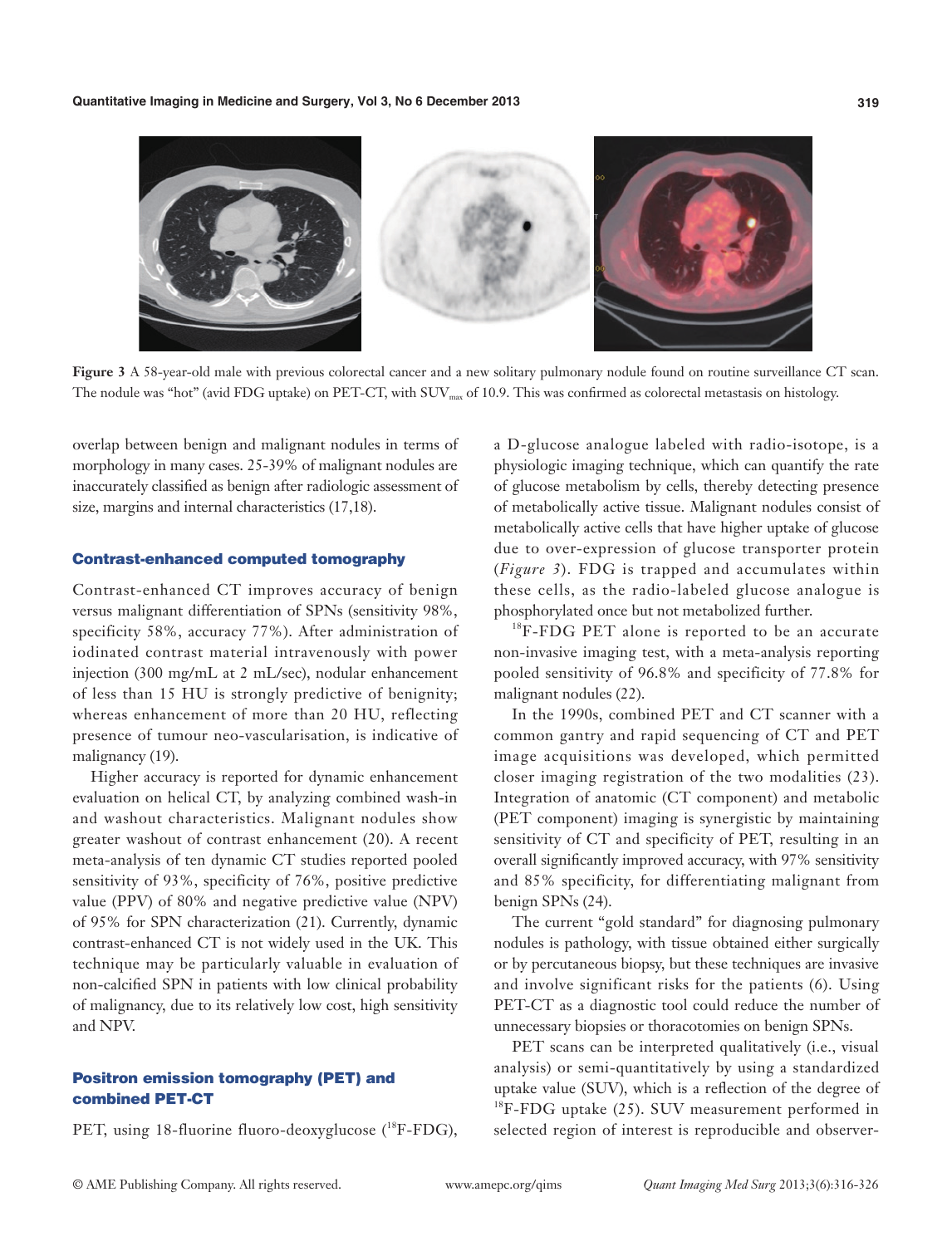independent (26).

Bryant *et al.* found that the maximum SUV ( $\text{SUV}_{\text{max}}$ ) is a predictor of pathology. The higher the  $\text{SUV}_{\text{max}}$ , the higher chance a nodule would be malignant (27). There is variation in threshold  $\text{SUV}_{\text{max}}$  used among different institutions for discriminating benign from malignant lesions. Early PET-CT publications frequently adopted 2.5 as a threshold SUVmax (28-31). Yi *et al.* considered nodules with FDG uptake greater than mediastinal blood-pool or with SUVmax >3.5 as malignant (32). Nguyen *et al*. compared lesion  $\text{SUV}_{\text{max}}$  in four anatomical location sites for common indications (pulmonary nodules, head and neck malignancies) and concluded that a common threshold  $\text{SUV}_{\text{max}}$  did not exist for the different lesion sites. They reported sensitivity and specificity of 81% and 94% respectively using  $\text{SUV}_{\text{max}} > 3.6$  for SPNs (33).

Kim *et al*. found that visual interpretation by experienced radiologist or nuclear medicine specialist is sufficient, if not superior, for characterizing SPN, and quantitative analysis (using 2.0 as cut-off  $\text{SUV}_{\text{max}}$ ) did not improve accuracy (24).

There is growing evidence that using threshold  $\text{SUV}_{\text{max}}$  to differentiate malignant from benign lesions is unrealistic, and  $\text{SUV}_{\text{max}}$  of 2.5 should not be embraced as a magic threshold (34,35). SUV is a semi-quantitative measurement of glucose uptake by the lesion and is affected by a large number of parameters, which are difficult to control and specify. These include the equipment used, the physics, and biological factors. Partial volume effect, attenuation correction, image noise, image reconstruction method, radiotracer distribution time (time between injection and image acquisition), body size (amount of body fat and brown fat uptake), level of fasting blood glucose, and tracer extravasations, all affect SUV measurements considerably (36). Initiatives, such as the "EANM procedure guidelines for tumour PET imaging", are useful for standardization to reduce variability in SUV across different centres (37).

# Limitations and pitfalls of 18F-FDG PET-CT in characterization of solitary pulmonary nodules

In most studies, the sensitivity of <sup>18</sup>F-FDG PET-CT tends to be higher than its specificity for assessment of SPN. This is because FDG, as a marker of glucose metabolism, is not a specific tracer for malignancy. Many benign conditions, such as granulomatous, infective, and inflammatory processes, can mimic malignant nodules and produce false-positive results on PET-CT. In these conditions, FDG uptake is attributed to granulocyte and/or

#### **320 Sim and Poon. Imaging solitary pulmonary nodule**

macrophage increased glucose metabolism (38).

In geographical regions where there are high endemic rates of infectious or granulomatous lung disease (for example histoplasmosis or tuberculosis), FDG PET-CT may have significant limitations. A study of 279 patients in south-central United States with high prevalence of histoplasmosis reported specificity of 40% using FDG-PET for diagnosis of lung cancer in pulmonary nodules (39).

On the other hand, false negative results for SPN characterization on PET-CT can occur in three main settings: small lesion size, low tumor metabolic activity, and hyperglycemia (40).

Small lesions (<1 cm) are challenging due to limited spatial resolution of PET, which is approximately 7 mm for modern scanners (8). The partial volume effect leads to considerable underestimation of true intensity or activity within the lesion. In general, negative PET-CT results for nodules smaller than 1 cm, particularly <7 mm, do not confidently exclude malignancy (22).

Tumor histology plays an important part. Some highly differentiated malignant tumors have relatively little metabolic activity and low rate of proliferation, resulting in false-negative PET-CT (*Figure 4*). It has been suggested that FDG PET is falsely negative in around 50% of patients with bronchioloalveolar carcinoma (BAC) (41), or adenocarcinoma *in situ* (AIS), as it is currently known after the recent revised classification of lung adenocarcinomas (42). In addition, metastasis from certain primary malignancy, such as renal cell carcinoma, testicular or prostate cancer, may show little FDG tracer accumulation and may even be undetectable on PET-CT (43).

*Table 2* lists some of the common false-positive and false-negative nodules on PET-CT.

False negative FDG PET-CT scans may also occur in patients with hyperglycemia. FDG competes with circulating glucose, leading to diminished FDG uptake and accumulation within the malignant lesion. Accurate measurement and documentation of patients' blood glucose levels for all scans is crucial to allow radiologists and nuclear medicine specialists to recognize this factor limiting scan interpretation.

#### Dual time point FDG-PET imaging

Increasing number of studies suggests added benefit and improved accuracy of evaluation of SPN by adopting dual time point FDG-PET imaging (DTPI) (44-49). In order to achieve accurate assessment of glucose metabolic activity,  $\text{SUV}_{\text{max}}$  should be measured once tissue concentration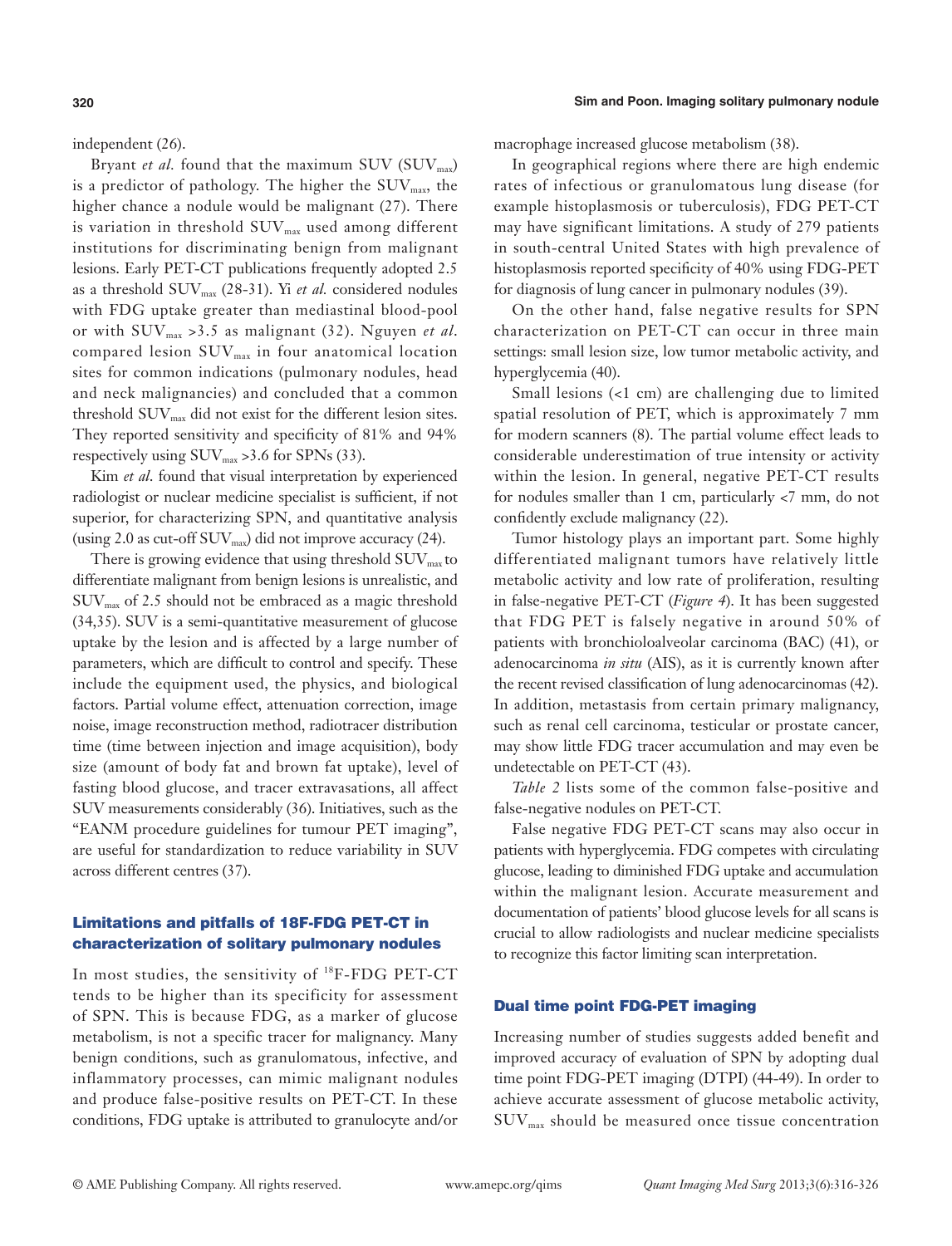

**Figure 4** Carcinoid tumor at left lung base, histologically proven from surgical resection, was "cold" (no FDG uptake) on PET-CT. Carcinoid tumors are often of low metabolic activity, leading to false-negative results on PET-CT.

| <b>Table 2</b> Common causes of false positive and false negative |  |  |
|-------------------------------------------------------------------|--|--|
| results on PET-CT for characterization of solitary pulmonary      |  |  |
| nodules                                                           |  |  |
| False positive nodules                                            |  |  |
| Chronic/subacute granulomas                                       |  |  |
| Infection (tuberculosis, aspergillosis)                           |  |  |
| Abscesses                                                         |  |  |
| Rheumatoid nodules                                                |  |  |
| Sarcoidosis                                                       |  |  |
| Pneumoconiosis                                                    |  |  |
| Fibrosis                                                          |  |  |
| False negative nodules                                            |  |  |
| Carcinoid tumors                                                  |  |  |
| Well-differentiated adenocarcinomas                               |  |  |
| Metastasis                                                        |  |  |
| Bronchioloalveolar carcinoma (BAC), or adenocarcinoma in          |  |  |
| situ (AIS)                                                        |  |  |
| Lymphoma                                                          |  |  |

of FDG reaches a plateau. In some malignant tumours, FDG uptake continues to rise beyond 60 minutes and does not reach plateau for several hours (50). The usual image acquisition time is approximately 60 minutes after tracer injection in most centres. If, at this time point, FDG uptake is still occurring in many tissues and a plateau has not been reached, the true FDG accumulation and tumor  $\text{SUV}_{\text{max}}$  may be significantly underestimated, leading to false-negative results. Therefore, some authors have proposed dual time point FDG-PET imaging, using the change in SUV<sub>max</sub> between early and delayed scans to help differentiate benign and malignant SPNs (44-49).

One of the earliest groups comparing single static and dual time point FDG-PET imaging in evaluating lung nodules, Matthies *et al.*, reported achieving a sensitivity of 100%, with specificity of 89%, when they adopted a SUV increase of >10% between first and second scans as a criterion for malignancy (44). The single or first scan was started at a mean time point of 69 minutes, and second delayed scan at mean time point of 122 minutes, after tracer injection.

However, the role of DTPI has been disputed by some authors, most recently Laffon *et al*. who concluded neither an increase nor decrease in SUV allowed differentiation between malignant and benign nodules, and that DTPI was not suitable for lesions larger than 10 mm and with initial  $\text{SUV}_{\text{max}}$  >2.5 (51). A meta-analysis on diagnostic performance of DTPI in assessing lung nodules reported summary sensitivity and specificity of 85% and 77% respectively (52), which is similar to single time point FDG-PET, questioning the additive value of DTPI, especially as the technique involves increased time on the PET-CT scanner, higher costs and increased, probably unnecessary, radiation exposure to patients, mainly as the second time point's CT for attenuation correction.

### Other non-conventional techniques for imaging **SPNs**

Several other imaging techniques have been described for evaluation of SPNs, although these are not widely used in practice.

Dual-energy CT scan can simultaneously provide a virtual non-enhanced and an iodine-enhanced image from a single scan performed after iodine contrast administration, allowing both measurement of nodule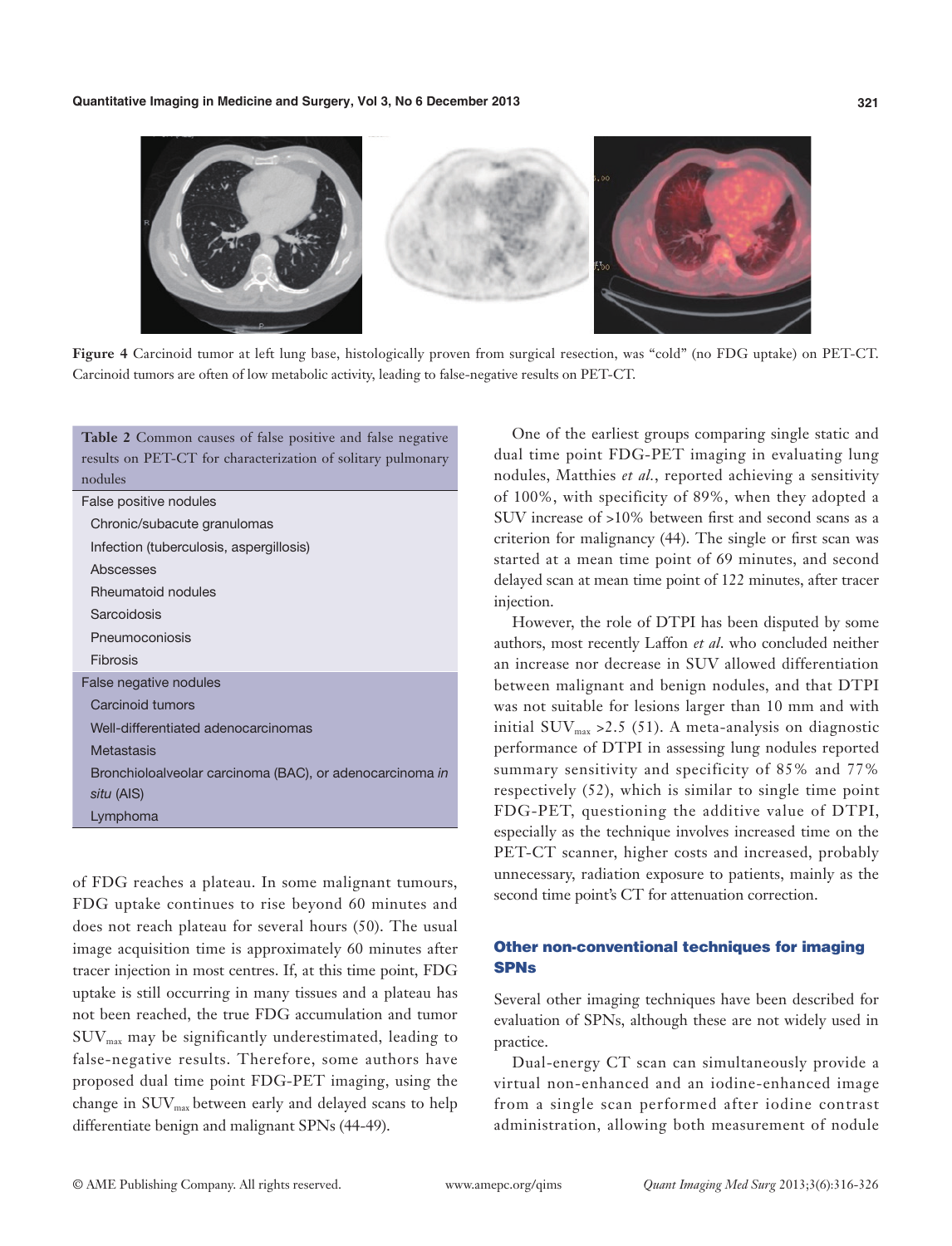enhancement and detection of calcifications. The advantages of this technique include reducing radiation exposure to patients by obviating baseline unenhanced scans, reducing measurement error due to variation in region of interests during subtraction of an unenhanced image from its enhanced counterpart (53).

CT perfusion imaging has been suggested as a promising and feasible method for differentiation of SPNs (54). Shu *et al*. described first-pass perfusion volume CT technique (perfusion scan in cine pattern, acquisition time of 45 seconds, and delay time of 0 second) and found significantly higher blood volume, permeability surface, and blood flow values in malignant SPN, compared to benign and inflammatory SPN. These quantitative perfusion parameters closely correlate with tumour angiogenesis and expression of vascular endothelial growth factor (VEGF).

Magnetic resonance (MR) imaging of pulmonary nodules is not a routine examination, due to known artefacts that result from tissue-air interfaces and relatively low spatial resolution. Nevertheless, the availability of high-performance gradient systems and parallel imaging techniques has enabled new interesting approaches to MR pulmonary imaging (55). A meta-analysis of six dynamic contrast-enhanced MR studies reported pooled sensitivity of 94%, which is comparable to dynamic contrastenhanced CT, but with higher pooled specificity of 79% (21,56,57).

Another meta-analysis of 10 studies (with total of 545 patients) on diffusion-weighted MR imaging (DWI) found the technique useful for differentiating malignant and benign lung nodules, with pooled sensitivity and specificity of 84% for both (55), although a cut-off apparent diffusion coefficient (ADC) value for malignant versus benign lesion classification could not be made. This was due to different *b* values, bias in patient selection, and ADC measurement adopted by the studies. Satoh *et al.* used a 5-point rank scale (signal intensity of lesion on T2-weighted images compared to that of reference anatomical structures) to score pulmonary nodules, rather than ADC maps, because susceptibility artefacts made it difficult to measure ADC values of lesions located adjacent to air-containing organs (58). Mori *et al*. found DWI more specific than FDG PET, due to fewer false positives for active inflammation, which does not affect diffusion of water molecules (59). Large-scale randomized controlled trials are still necessary to assess the clinical value of DWI in SPN characterization.

# Practical and clinical perspectives of SPN evaluation

Of the various imaging modalities and techniques described in this review, <sup>18</sup>F-FDG PET-CT is one of the current mainstays of SPN evaluation. The major obstacles to widespread use of PET-CT are limited availability and high costs.

In the United States, with increasing availability of mobile PET scanners and the reimbursement for SPN evaluation and lung cancer staging with PET scans being supported by Medicare, whole-body PET-CT has become much more commonplace. An observational study found the average US Medicare expenditure for clinical management of a patient with malignant SPN was \$50,233 (£30,353) and \$22,461 (£13,577) when benign (60). Among the individuals with benign nodule, those with a positive PET scan incurred higher costs, as they were more likely to have surgery and other procedures, and had a higher risk of death.

In the United Kingdom, the National Institute for Clinical Excellence (NICE) currently recommends <sup>18</sup>F-FDG PET for investigation of SPNs in cases where a biopsy is not possible or has failed, depending on nodule size, position and CT characterization (61). In a recent audit of local PET-CT centre serving a population of one million with an annual lung cancer incidence of 695 patients, 44 FDG PET-CT scans were requested per year to characterize SPNs. Extrapolated to the UK population, the present demand for FDG PET-CT to characterize SPNs is approximately 2,700 scans per year, equaling to almost 15% of NHS-funded PET-CT scans performed annually in the UK.

Rational use of imaging is crucial. The Fleischner Society guidelines for management of pulmonary nodules are widely adopted, outlining appropriate imaging follow-up at various time intervals, according to patient risk stratification and nodule size (62). Where nodules increase in size, further investigation is indicated, with options such as dynamic contrast-enhanced CT, PET, and/or biopsy, to be considered, although the approach taken would largely depend on local expertise and equipment available. Another key consideration is the patient's fitness level and co-morbidities, which may limit the options for work-up and subsequent treatment of SPNs.

Gould *et al*. recommended that tissue diagnosis be attained if CT scans show growth of nodule or patient has high risk of malignancy (6). If indeterminate nodule is larger than 8 mm in a patient with low to moderate risk of malignancy, FDG PET scan is recommended to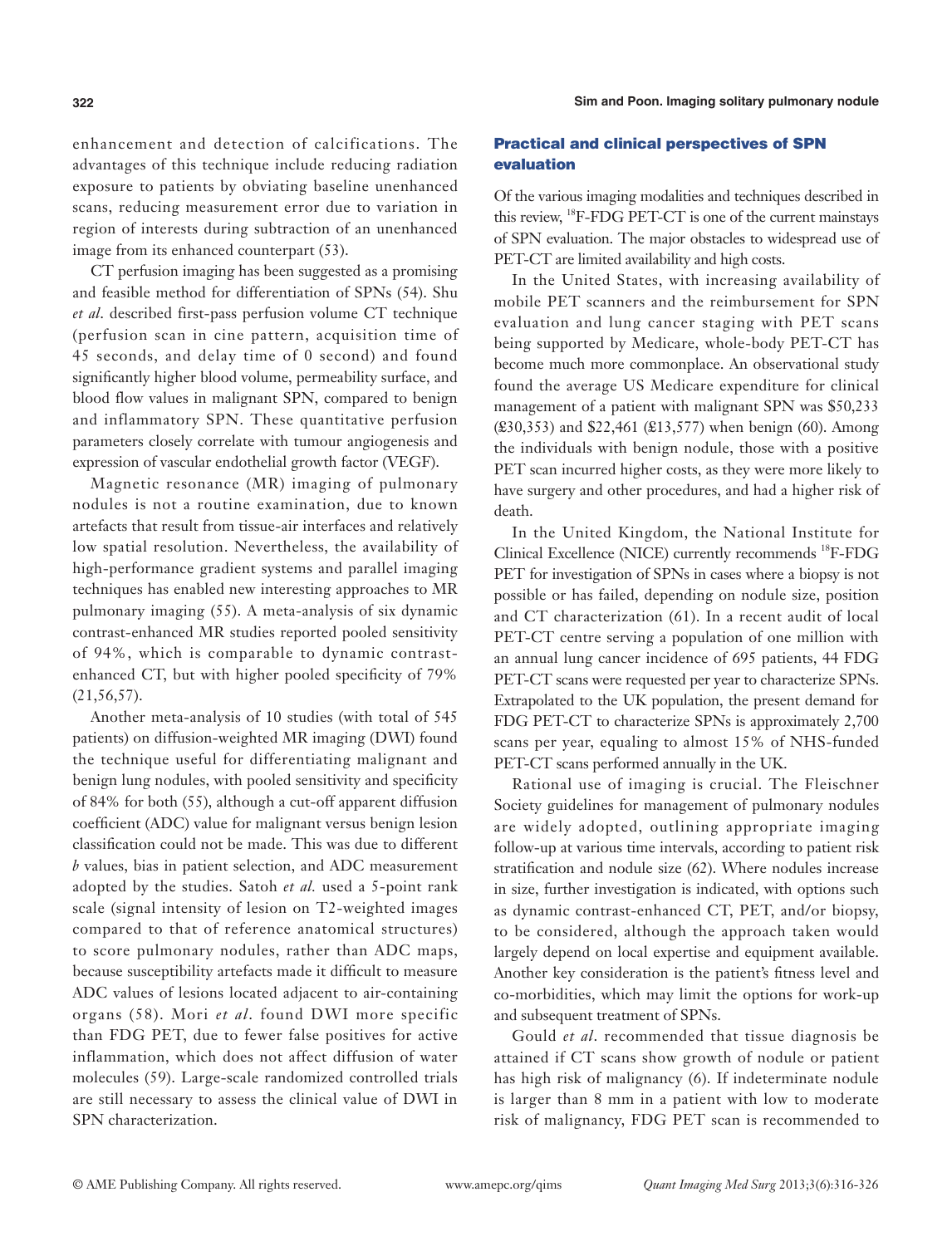**Quantitative Imaging in Medicine and Surgery, Vol 3, No 6 December 2013 323**



**Figure 5** Solitary nodule with avid FDG uptake in left lung, but no other suspicious metabolically active lesion was demonstrated on this whole-body fused PET-CT scan coronal image from skull base to mid-thigh level. Normal physiological uptake is evident within brain, myocardium and bowel.

characterize the nodule further. Moderate-risk group is defined as age >50 and >20 pack-year smoking history or secondhand exposure, and no additional risk factor (radon exposure, occupational exposure, cancer history, family history, or lung cancer). Low-risk individuals are <50 years old and have <20 pack-year smoking history.

Clinical risk stratification is particularly helpful, and the importance of multi-disciplinary approach for clinico-radiological correlation of imaging and PET-CT results must be emphasized. There remain many pitfalls in modern imaging including PET-CT, with false positive and negative nodules. There is risk of overdiagnosis and overtreatment, with patients undergoing unnecessary invasive biopsies for tissue diagnosis in benign pathology.

Conversely, delayed or missed diagnoses of lung cancers can occur due to false reassurance offered by false-negative PET-CT in small malignant lesions with low metabolic activity.

Appropriate correlation with clinical risk will more accurately guide subsequent management, with regards to biopsy or intervention. PET-CT cannot replace "gold standard" pathology by resection or percutaneous biopsy. This is highlighted by two studies analyzing solitary pulmonary nodules in patients with history of malignancy, both advocating surgical resection of SPN for definitive diagnosis of metastasis versus primary lung cancer, or benign lesions, as this has significant prognostic value; although there is selection bias for patients with good general health and fit for surgery (63,64).

PET-CT can be considered an important part of the overall risk stratification of SPNs. Higher FDG uptake in lung cancer as measured by SUV analysis is associated with aggressive cancers and shorter survival (median survival 20 months), compared to longer survival of >75 months in lesions with low FDG uptake (65). In patients with high risk for aggressive intervention or surgery, low FDG uptake in an SPN may help clinicians decide to omit invasive diagnostic thoracotomy. Lower levels of FDG uptake often correspond to histologically and clinically less aggressive tumour behavior (66).

Integrated PET-CT is and will continue to be a valuable non-invasive imaging tool for evaluation of SPNs. PET-CT provides vital information on anatomy, nodule morphology, and metabolic activity in a single integrated scan. An added value of PET-CT is the detection of other unexpected metabolically active lesion and/or lymphadenopathy to support probable diagnosis of SPN being a primary or secondary malignancy (*Figure 5*).

#### **Summary**

Increasing detection of SPNs is inevitable. Large number of these nodules will be indeterminate on imaging, become a diagnostic dilemma for clinicians and radiologists, and lead to patient anxiety. Contrast-enhanced CT, interval CT for 'stability' assessment, and <sup>18</sup>F-FDG PET-CT are the most widely used modalities in radiological evaluation of SPNs. Various emerging novel imaging techniques are on the horizon, each with its own strengths and pitfalls, all aiming to improve the accuracy of non-invasive diagnosis of SPNs.

As aptly summarized in the most recent American College of Radiology (ACR) appropriateness criteria for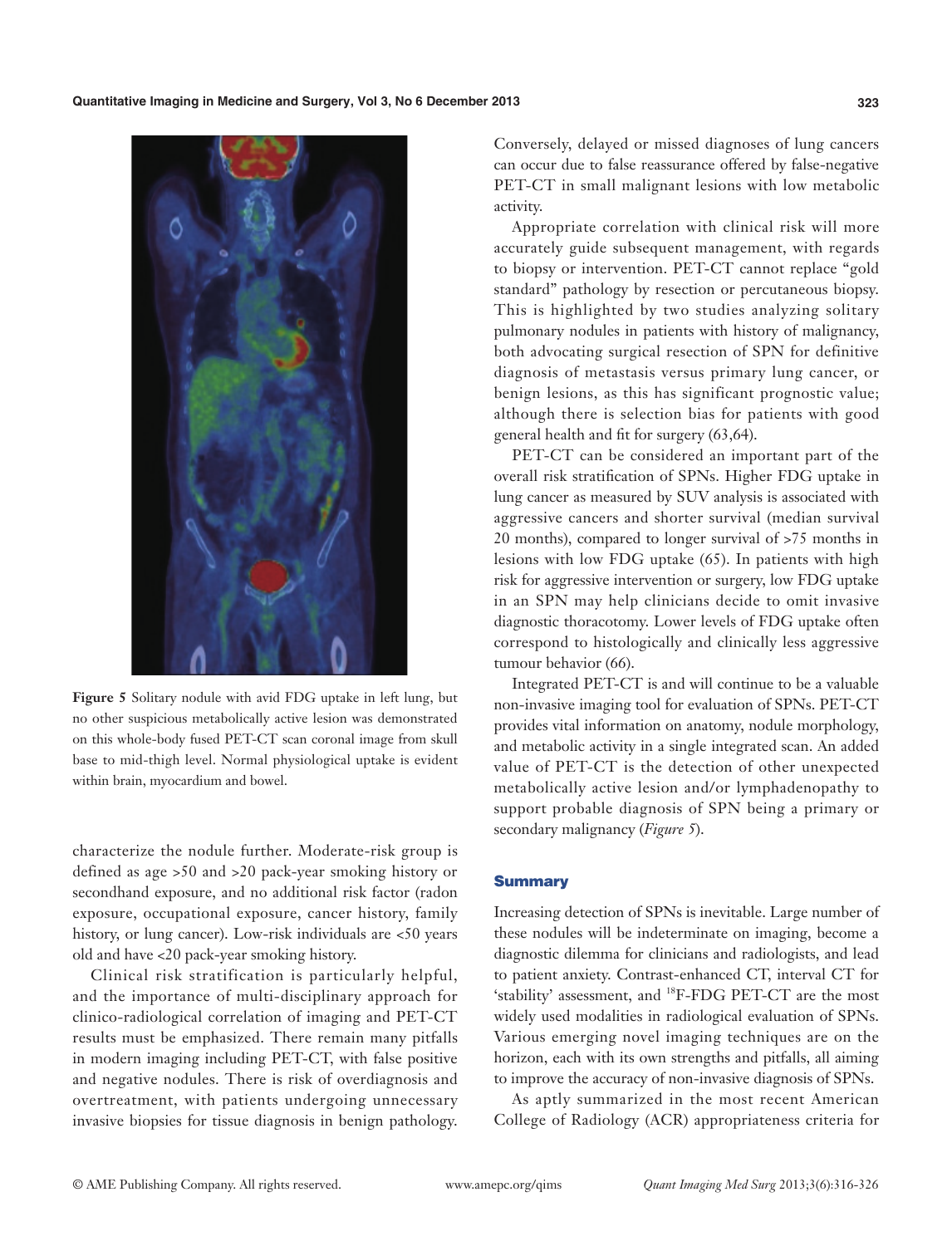#### **324 Sim and Poon. Imaging solitary pulmonary nodule**

solitary pulmonary nodule, there is no single algorithm or 'one-size-fits-all' pathway for work-up of SPNs (67).

Depending on the regional prevalence of lung disease and cancer, equipment and skill levels available, an ideal diagnostic algorithm should incorporates best judicious use of local clinical and radiological resources for risk stratification, maximizing non-surgical tissue diagnosis by percutaneous or transbronchial biopsy, in order to achieve accurate diagnosis of SPN.

# Acknowledgements

*Disclosure:* The authors declare no conflict of interest.

# **References**

- 1. Furtado CD, Aguirre DA, Sirlin CB, et al. Whole-body CT screening: spectrum of findings and recommendations in 1192 patients. Radiology 2005;237:385-94.
- 2. Swensen SJ, Jett JR, Hartman TE, et al. Lung Cancer screening with CT: Mayo Clinic experience. Radiology 2003;226:756-61.
- 3. Hansell DM, Bankier AA, Macmahon H, et al. Fleischner society: glossary of terms for thoracic imaging. Radiology 2008;246:697-722.
- 4. Ost D, Fein AM, Feinsilver SH. Clinical practice. The solitary pulmonary nodule. N Engl J Med 2003;348:2535-42.
- 5. National Lung Screening Trial Research Team, Aberle DR, Adams AM, et al. Reduced lung-cancer mortality with low-dose computed tomographic screening. N Engl J Med 2011;365:395-409.
- 6. Gould MK, Fletcher J, Iannettoni MD, et al. Evaluation of patients with pulmonary nodules: when is it lung cancer?: ACCP evidence-based clinical practice guidelines (2nd edition). Chest 2007;132:108S-130S.
- 7. Wahidi MM, Govert JA, Goudar RK, et al. Evidence for the treatment of patients with pulmonary nodules: when is it lung cancer?: ACCP evidence-based clinical practice guidelines (2nd edition). Chest 2007;132:94S-107S.
- 8. Tan BB, Flaherty KR, Kazerooni EA, et al. The solitary pulmonary nodule. Chest 2003;123:89S-96S.
- 9. Ferlay J, Parkin DM, Steliarova-Foucher E. Estimates of Cancer incidence and mortality in Europe in 2008. Eur J Cancer 2010;46:765-81.
- 10. Leef JL 3rd, Klein JS. The solitary pulmonary nodule. Radiol Clin North Am 2002;40:123-43, ix.
- 11. Albert RH, Russell JJ. Evaluation of the solitary pulmonary

nodule. Am Fam Physician 2009;80:827-31.

- 12. Yankelevitz DF, Henschke CI. Does 2-year stability imply that pulmonary nodules are benign? AJR Am J Roentgenol 1997;168:325-8.
- 13. Takashima S, Sone S, Li F, et al. Small solitary pulmonary nodules (< or =1 cm) detected at population-based CT screening for lung Cancer: Reliable high-resolution CT features of benign lesions. AJR Am J Roentgenol 2003;180:955-64.
- 14. Midthun DE, Swensen SJ, Jett JR. Approach to the solitary pulmonary nodule. Mayo Clin Proc 1993;68:378-85.
- 15. Yankelevitz DF, Reeves AP, Kostis WJ, et al. Small pulmonary nodules: volumetrically determined growth rates based on CT evaluation. Radiology 2000;217:251-6.
- 16. Erasmus JJ, Connolly JE, McAdams HP, et al. Solitary pulmonary nodules: Part I. Morphologic evaluation for differentiation of benign and malignant lesions. Radiographics 2000;20:43-58.
- 17. Erasmus JJ, McAdams HP, Connolly JE. Solitary pulmonary nodules: Part II. Evaluation of the indeterminate nodule. Radiographics 2000;20:59-66.
- 18. Gurney JW. Determining the likelihood of malignancy in solitary pulmonary nodules with Bayesian analysis. Part I. Theory. Radiology 1993;186:405-13.
- 19. Swensen SJ, Viggiano RW, Midthun DE, et al. Lung nodule enhancement at CT: multicenter study. Radiology 2000;214:73-80.
- 20. Jeong YJ, Lee KS, Jeong SY, et al. Solitary pulmonary nodule: characterization with combined wash-in and washout features at dynamic multi-detector row CT. Radiology 2005;237:675-83.
- 21. Cronin P, Dwamena BA, Kelly AM, et al. Solitary pulmonary nodules: meta-analytic comparison of crosssectional imaging modalities for diagnosis of malignancy. Radiology 2008;246:772-82.
- 22. Gould MK, Maclean CC, Kuschner WG, et al. Accuracy of positron emission tomography for diagnosis of pulmonary nodules and mass lesions: a meta-analysis. JAMA 2001;285:914-24.
- 23. Townsend DW, Beyer T. A combined PET/CT scanner: the path to true image fusion. Br J Radiol 2002;75 Spec No:S24-30.
- 24. Kim SK, Allen-Auerbach M, Goldin J, et al. Accuracy of PET/CT in characterization of solitary pulmonary lesions. J Nucl Med 2007;48:214-20.
- 25. Lowe VJ, Hoffman JM, DeLong DM, et al. Semiquantitative and visual analysis of FDG-PET images in pulmonary abnormalities. J Nucl Med 1994;35:1771-6.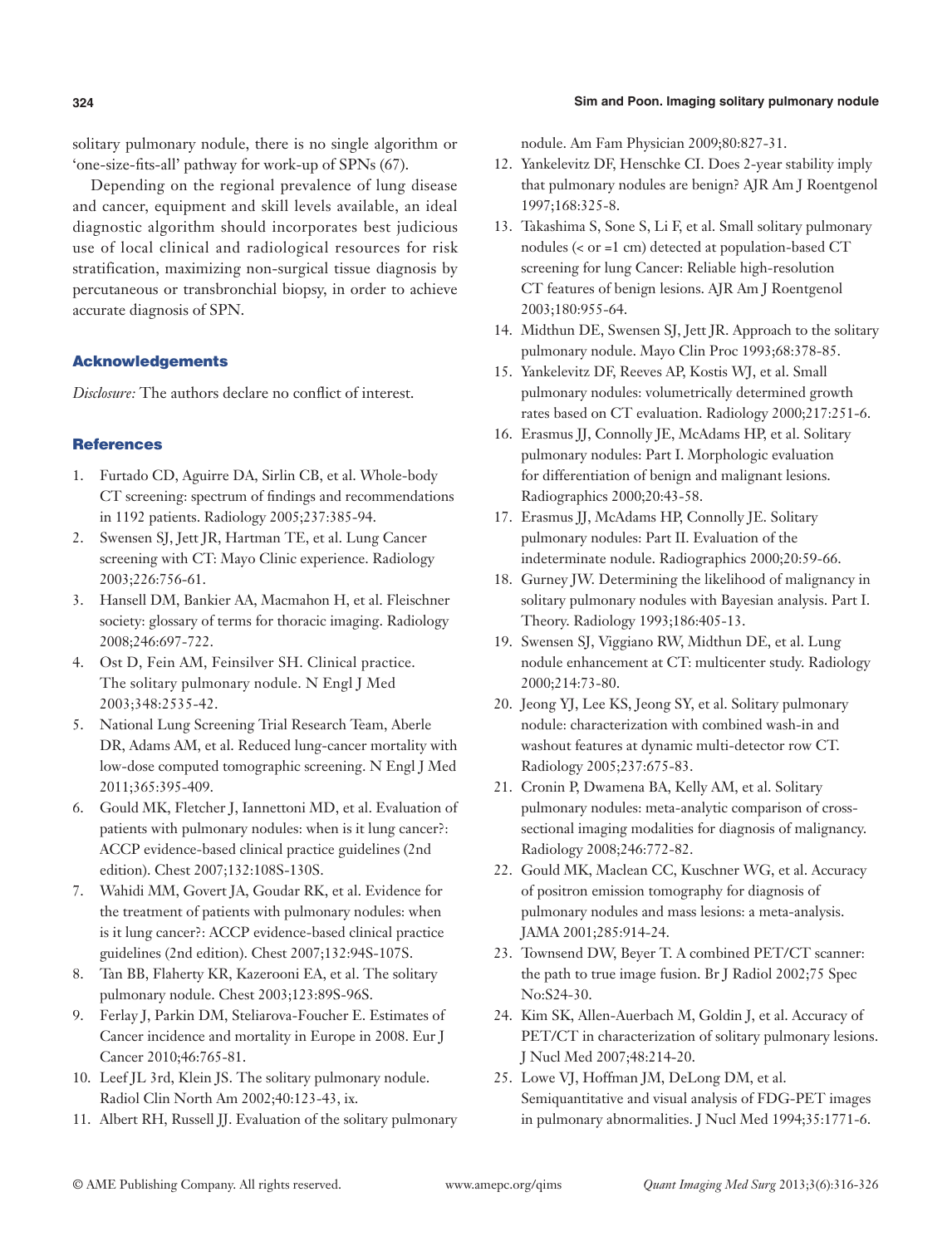#### **Quantitative Imaging in Medicine and Surgery, Vol 3, No 6 December 2013 325**

- 26. Nahmias C, Wahl LM. Reproducibility of standardized uptake value measurements determined by 18F-FDG PET in malignant tumors. J Nucl Med 2008;49:1804-8.
- 27. Bryant AS, Cerfolio RJ. The maximum standardized uptake values on integrated FDG-PET/CT is useful in differentiating benign from malignant pulmonary nodules. Ann Thorac Surg 2006;82:1016-20.
- 28. Al-Sugair A, Coleman RE. Applications of PET in lung Cancer. Semin Nucl Med 1998;28:303-19.
- 29. Lowe VJ, Fletcher JW, Gobar L, et al. Prospective investigation of positron emission tomography in lung nodules. J Clin Oncol 1998;16:1075-84.
- 30. Hashimoto Y, Tsujikawa T, Kondo C, et al. Accuracy of PET for diagnosis of solid pulmonary lesions with 18F-FDG uptake below the standardized uptake value of 2.5. J Nucl Med 2006;47:426-31.
- 31. Hain SF, Curran KM, Beggs AD, et al. FDG-PET as a "metabolic biopsy" tool in thoracic lesions with indeterminate biopsy. Eur J Nucl Med 2001;28:1336-40.
- 32. Yi CA, Lee KS, Kim BT, et al. Tissue characterization of solitary pulmonary nodule: comparative study between helical dynamic CT and integrated PET/CT. J Nucl Med 2006;47:443-50.
- 33. Nguyen NC, Kaushik A, Wolverson MK, et al. Is there a common SUV threshold in oncological FDG PET/CT, at least for some common indications? A retrospective study. Acta Oncol 2011;50:670-7.
- 34. Kwee TC, Cheng G, Lam MG, et al. SUVmax of 2.5 should not be embraced as a magic threshold for separating benign from malignant lesions. Eur J Nucl Med Mol Imaging 2013;40:1475-7.
- 35. Sim YT, Goh YG, Dempsey MF, et al. PET-CT evaluation of solitary pulmonary nodules: correlation with maximum standardized uptake value and pathology. Lung 2013;191:625-32.
- 36. Thie JA. Understanding the standardized uptake value, its methods, and implications for usage. J Nucl Med 2004;45:1431-4.
- 37. Boellaard R, O'doherty MJ, Weber WA, et al. FDG PET and PET/CT: EANM procedure guidelines for tumour PET imaging: version 1.0. Eur J Nucl Med Mol Imaging 2010;37:181-200.
- 38. Ambrosini V, Nicolini S, Caroli P, et al. PET/CT imaging in different types of lung Cancer: an overview. Eur J Radiol 2012;81:988-1001.
- 39. Deppen S, Putnam JB Jr, Andrade G, et al. Accuracy of FDG-PET to diagnose lung Cancer in a region of endemic granulomatous disease. Ann Thorac Surg 2011;92:428-32;

discussion 433.

- 40. Bar-Shalom R, Valdivia AY, Blaufox MD. PET imaging in oncology. Semin Nucl Med 2000;30:150-85.
- 41. Orlacchio A, Schillaci O, Antonelli L, et al. Solitary pulmonary nodules: morphological and metabolic characterisation by FDG-PET-MDCT. Radiol Med 2007;112:157-73.
- 42. Travis WD, Brambilla E, Noguchi M, et al. International association for the study of lung Cancer/American thoracic society/European respiratory society international multidisciplinary classification of lung adenocarcinoma. J Thorac Oncol 2011;6:244-85.
- 43. Van Tassel D, Tassel LV, Gotway MB, et al. Imaging evaluation of the solitary pulmonary nodule. Clin Pulm Med 2011;18:274-99.
- 44. Matthies A, Hickeson M, Cuchiara A, et al. Dual time point 18F-FDG PET for the evaluation of pulmonary nodules. J Nucl Med 2002;43:871-5.
- 45. Xiu Y, Bhutani C, Dhurairaj T, et al. Dual-time point FDG PET imaging in the evaluation of pulmonary nodules with minimally increased metabolic activity. Clin Nucl Med 2007;32:101-5.
- 46. Alkhawaldeh K, Bural G, Kumar R, et al. Impact of dualtime-point (18)F-FDG PET imaging and partial volume correction in the assessment of solitary pulmonary nodules. Eur J Nucl Med Mol Imaging 2008;35:246-52.
- 47. Macdonald K, Searle J, Lyburn I. The role of dual time point FDG PET imaging in the evaluation of solitary pulmonary nodules with an initial standard uptake value less than 2.5. Clin Radiol 2011;66:244-50.
- 48. Yang P, Xu XY, Liu XJ, et al. The value of delayed (18) F FDG-PET imaging in diagnosis of solitary pulmonary nodules: A preliminary study on 28 patients. Quant Imaging Med Surg 2011;1:31-4.
- 49. Lan XL, Zhang YX, Wu ZJ, et al. The value of dual time point (18)F-FDG PET imaging for the differentiation between malignant and benign lesions. Clin Radiol 2008;63:756-64.
- 50. Hamberg LM, Hunter GJ, Alpert NM, et al. The dose uptake ratio as an index of glucose metabolism: useful parameter or oversimplification? J Nucl Med 1994;35:1308-12.
- 51. Laffon E, de Clermont H, Begueret H, et al. Assessment of dual-time-point 18F-FDG-PET imaging for pulmonary lesions. Nucl Med Commun 2009;30:455-61.
- 52. Barger RL, Nandalur KR. Diagnostic performance of dual-time 18F-FDG PET in the diagnosis of pulmonary nodules: a meta-analysis. Acad Radiol 2012;19:153-8.